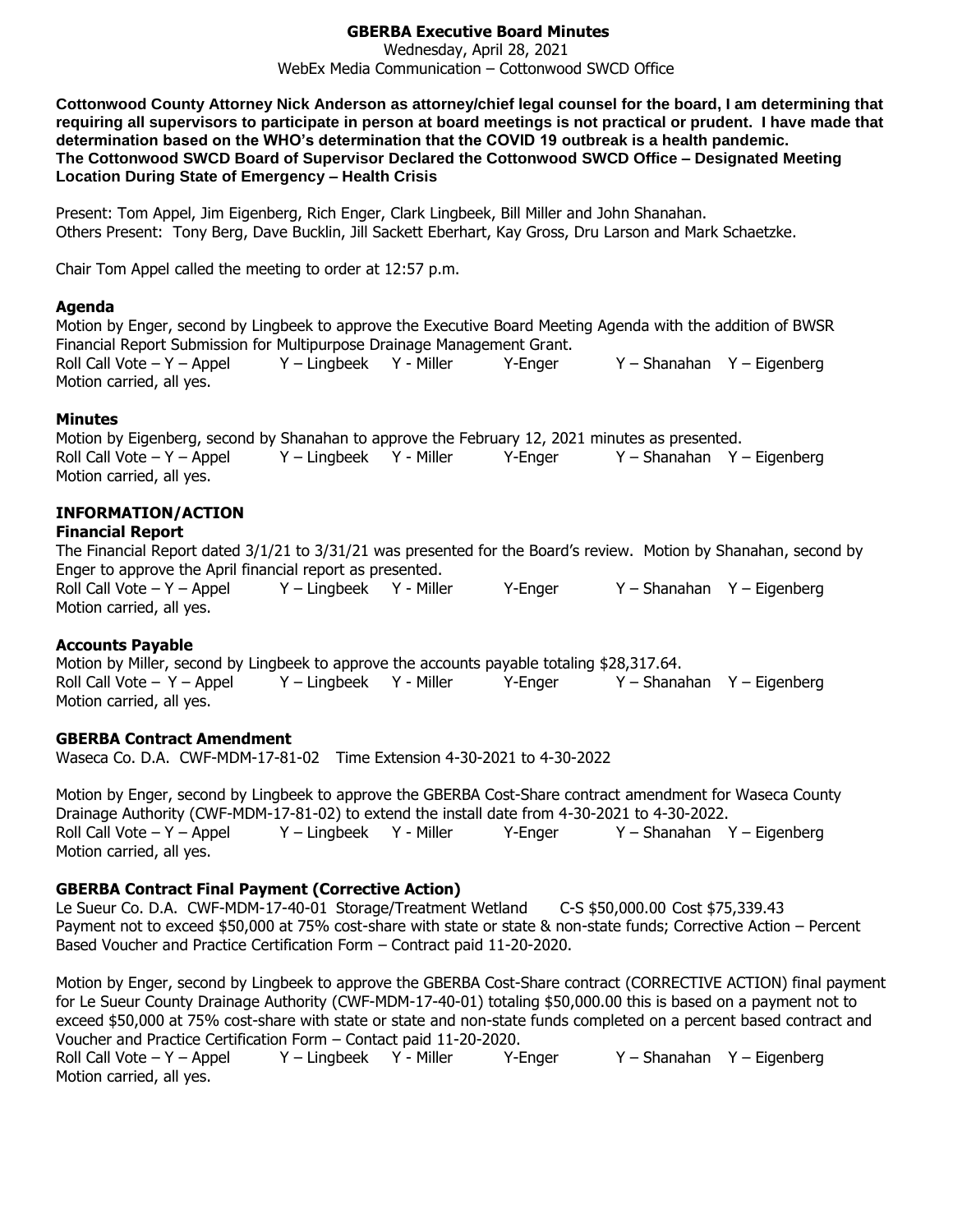### **Page 2 GBERBA Executive Board Minutes April 28, 2021**

### **GBERBA Contract Approval**

| Larry Cowing | 46-10(319-TMDL-16)                | Cover Crops $-125$ ac.                                              | C-S \$2,250.00   | Cost \$4,500.00  |
|--------------|-----------------------------------|---------------------------------------------------------------------|------------------|------------------|
| Tom Muller   | 17-12(319-TMDL-16)                | Cover Crops $-130$ ac.                                              | $C-S$ \$2,428.00 | Cost \$4,856.00  |
| Steve Muller | 17-13(319-TMDL-16)                | Cover Crops $-145$ ac.                                              | C-S \$2,708.00   | Cost \$5,416.00  |
|              | Marie Swedberg 22-68(319-TMDL-16) | Alternative Tile Intakes $-1$ no. C-S \$250.00                      |                  | Cost \$500.00    |
| Mavis Sabin  | 22-69(319-TMDL-16)                | Alternative Tile Intakes $-1$ no. C-S \$250.00                      |                  | Cost \$500.00    |
|              |                                   | City of Mt. Lake $17-01$ (CWF-WWDW-21) Tree/Shrub Planting $-2$ ac. | C-S \$9,010.00   | Cost \$10,600.00 |

Motion by Miller, second by Lingbeek to approve the GBERBA Cost-Share contract for Cowing (319-TMDL-16-46-10) \$2,250.00; T. Muller (319-TMDL-16-17-12) \$2,428.00; S. Muller (319-TMDL-16-17-13) \$2,708.00; Swedberg (319-TMDL-16-22-68) \$250.00; Sabin (319-TMDL-16-22-69) \$250.00 and City of Mountain Lake (CWF-WWDW-21-17-01) \$9,010.00. Roll Call Vote – Y – Appel Y – Lingbeek Y - Miller Y-Enger Y – Shanahan Y – Eigenberg Motion carried, all yes.

### **MAWQCP Contract Approval and Payment**

| Renville SWCD                | MAWQCP(TS-65-6-06) | <b>Additional Technical Assistance</b> | \$6,000.00 |
|------------------------------|--------------------|----------------------------------------|------------|
| Dave Krengel                 | MAWQCP(07-6-11)    | Worksheet Incentive                    | \$100.00   |
| David Beck                   | MAWQCP(83-6-11)    | Certification Incentive                | \$200.00   |
| Cary & Joel Goemann          | MAWQCP(22-6-25)    | Worksheet Incentive                    | \$100.00   |
| Chad Drake                   | MAWQCP(42-5-17)    | Certification Incentive                | \$200.00   |
| Clinton Benz                 | MAWQCP(22-6-22)    | Certification Incentive                | \$200.00   |
| <b>Anthony Dwire</b>         | MAWQCP(41-5-20)    | Worksheet/Certification Incentive      | \$300.00   |
| Douglas Possail              | MAWQCP(41-5-21)    | Worksheet/Certification Incentive      | \$300.00   |
| Duane Possail                | MAWQCP(41-5-22)    | Worksheet/Certification Incentive      | \$300.00   |
| <b>Ridge Enterprises</b>     | MAWQCP(59-5-31)    | Worksheet Incentive                    | \$100.00   |
| <b>Bradley Kruisselbrink</b> | MAWQCP(59-5-12)    | Certification Incentive                | \$200.00   |
| <b>Highland Family Farms</b> | MAWQCP(07-6-12)    | Worksheet/Certification Incentive      | \$300.00   |
| Justin Thram                 | MAWQCP(64-5-35)    | Worksheet Incentive                    | \$100.00   |

Motion by Enger, second by Lingbeek to approve the MAWQCP incentives for Renville SWCD (\$6,000.00), Dwire, Douglas Possail, Duane Possail, Highland Family Farms (\$300), Beck, Drake, Benz, Kruisselbrink (\$200.00) and Krengel, Goemann, Ridge Enterprises and Thram (\$100.00).

Roll Call Vote – Y – Appel Y – Lingbeek Y - Miller Y-Enger Y – Shanahan Y – Eigenberg Motion carried, all yes.

### **Review Grant Report**

#### **BWSR – Non-Compliance Letter - Multipurpose Drainage Management Grant GBERBA Procedure for Acquiring Grant Funding**

Motion by Enger, second by Eigenberg to approve the submission of the GBERBA Procedures for Acquiring Grant Funding to BWSR in regards to the Non-Compliance Letter concerning CWF Multipurpose Drainage Management Grant to satisfy the corrective actions (which also included an new voucher for Le Sueur County Drainage Authority (CWF-MDM-17-40- 01).

Roll Call Vote – Y – Appel Y – Lingbeek Y - Miller Y-Enger Y – Shanahan Y – Eigenberg Motion carried, all yes.

## **Financial Report Multipurpose Drainage Management Grant**

Motion by Miller, second by Lingbeek to allow the GBERBA Administrative Coordinator to sign and submit the Financial Report for the Multipurpose Drainage Management Grant including the request for the next forty percent of cost-share funding. Roll Call Vote – Y – Appel Y – Lingbeek Y - Miller Y-Enger Y – Shanahan Y – Eigenberg Motion carried, all yes.

## **Grant 41 – Watonwan Watershed Implementation Grant 2021-2023 Policy**

Motion by Enger, second by Lingbeek to approve the Watonwan Watershed Implementation Grant 2021-2023 Policy. Roll Call Vote – Y – Appel Y – Lingbeek Y - Miller Y-Enger Y – Shanahan Y – Eigenberg Motion carried, all yes.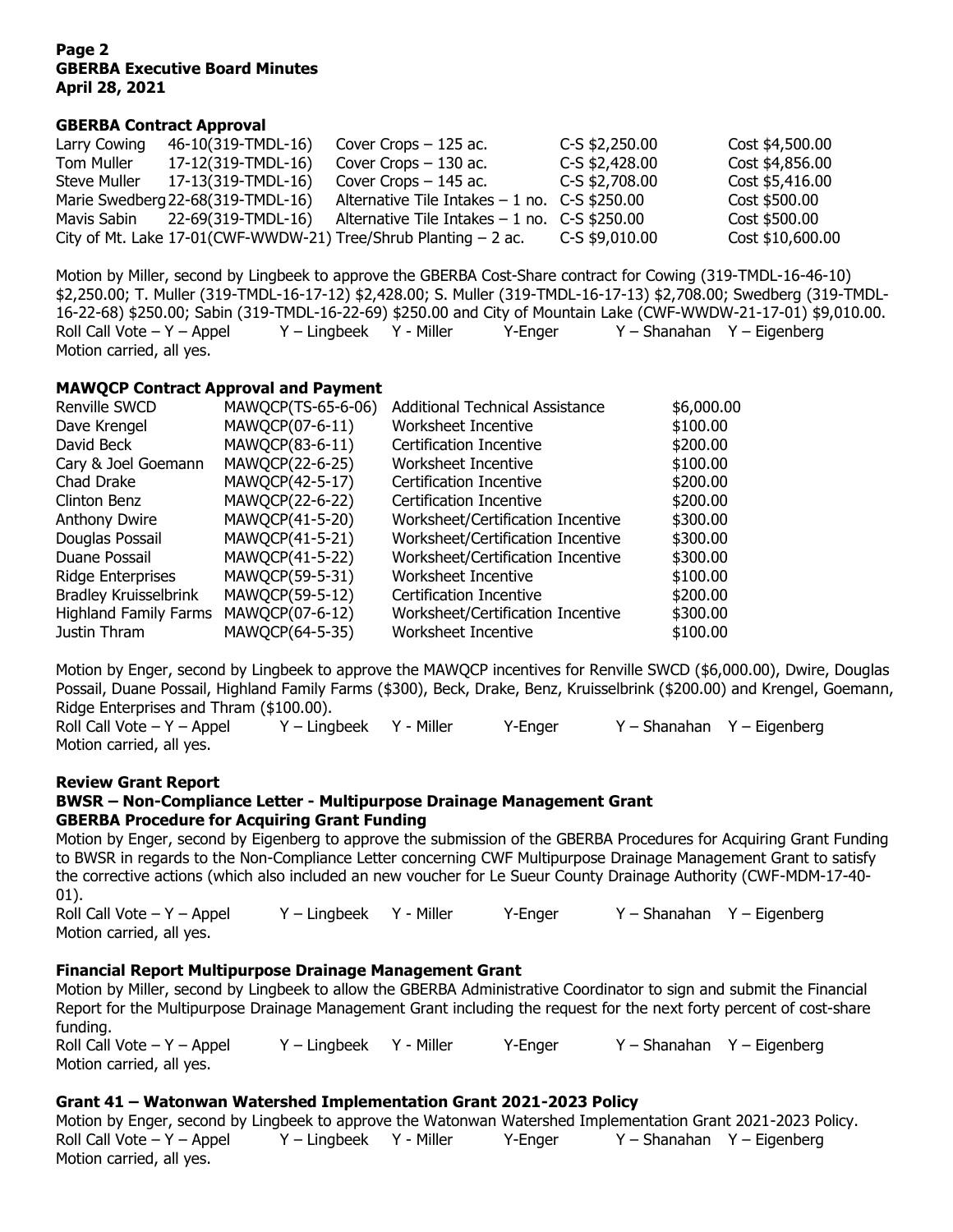## **Page 3 GBERBA Executive Board Minutes April 28, 2021**

# **Grant 40 – Watonwan Watershed Drinking Water Protection Grant Policy Update**

Motion by Miller, second by Shanahan to approve the Watonwan Watershed Drinking Water Protection Grant Policy Update.

Roll Call Vote – Y – Appel Y – Lingbeek Y - Miller Y - Enger Y – Shanahan Y – Eigenberg Motion carried, all yes.

# **Request for Legal Counsel Review**

Motion by Shanahan, second by Eigenberg to approve the review of the GBERBA JPA/By-Laws and GBERBA Grant Agreements in regards to the need for additional contracts with local entities for Cost-Share Contracts and Staff Reimbursement. Roll Call Vote – Y – Appel Y – Lingbeek Y - Miller Y-Enger Y – Shanahan Y – Eigenberg Motion carried, all yes.

# **COORDINATOR REPORT**

## **MN Agricultural Water Quality Certification Program**

Update on progress made in areas 5 and 6 – See Certification Specialist Reports. Over 750,000 acres and over 1000 certified producers statewide!

GBERBA has the Area 5 and 6 MAWQCP administrative contract approved through 2021. The Minnesota Agricultural Water Quality Certification Program has launched three new endorsements in addition to 10-year certification a farmer or landowner receives in the program. The endorsements are for soil health, integrated pest management, and wildlife.

## **2017 MPCA 319 Grant - Cover Crops and Alternative Tile Intakes**

An Implementation Policy Paper for this grant titled "Greater Blue Earth River Basin TMDL Implementation" is found on the GBERBA web site. Cover crops: \$50.00 dollars per acre maximum, 50% c/s (\$25.00 ac.). Prioritization required. Alternative intakes: Rock and pattern tile. \$500.00 maximum with 50% cost share.

Perforated risers, broom and other water quality intakes: \$200.00 maximum and 50% cost share. These are federal dollars and require state or local match.

For 2020, the cover crop acre limits are removed. The 50% cost share rate will continue. GBERBA staff has requested and received an extension of this grant due to 2019 weather conditions and the Covid-19 outbreak. The new end date of the grant will be August 31, 2021.

This grant funding is now running low. Funding is awarded as available. Please pass this notice on to landowners wishing to apply.

## **2017 CWF Grant- Multipurpose Drainage Management**

Multipurpose Drainage Management **-** \$301,200: Projects for this Drainage Grant will need to be located in public ditch sheds. GBERBA member entire counties are eligible. Priority parameters to identify the eligible ditches. A guidance policy sheet is online.

At this time, GBERBA has received a third grant time extension. In addition, GBERBA can pay grant-engineering funds to approved projects even if not constructed prior to grant deadline. BWSR staff has now approved the extension for the entire grant to April 30, 2022. GBERBA staff are working through a non-compliance issue with BWSR on this grant.

## **Watonwan Watershed Implementation Grant**

The Implementation Work Plan has been approved by SWCD. The implementation grant funds are available now. The grant timeline is 2021 to 12-31-2023. Grant Policy will be reviewed and approved at the May GBERBA Policy Board Meeting.

## **1W1P Le Sueur River Planning Grant**

The Le Sueur River 1W1P Planning Grant has officially been executed which means they can finally start billing against it for approved expenses. The steering team has been working on putting a recommended RFQ for consulting services together along with a list of consultants to notify and a ranking sheet. The group was impressed with the Watonwan ranking sheets and incorporated large portions into the recommended Le Sueur ranking sheets. They have a goal of doing the kickoff meeting in June, but time is quickly slipping by and will still need to contract for this and allow adequate planning time. The Policy Committee is currently scheduled to meet monthly and will be in a virtual format for now. Our next Policy Committee meeting is Friday, April 23, so possible updates at the 28<sup>th</sup> Technical and Executive Board Meetings.